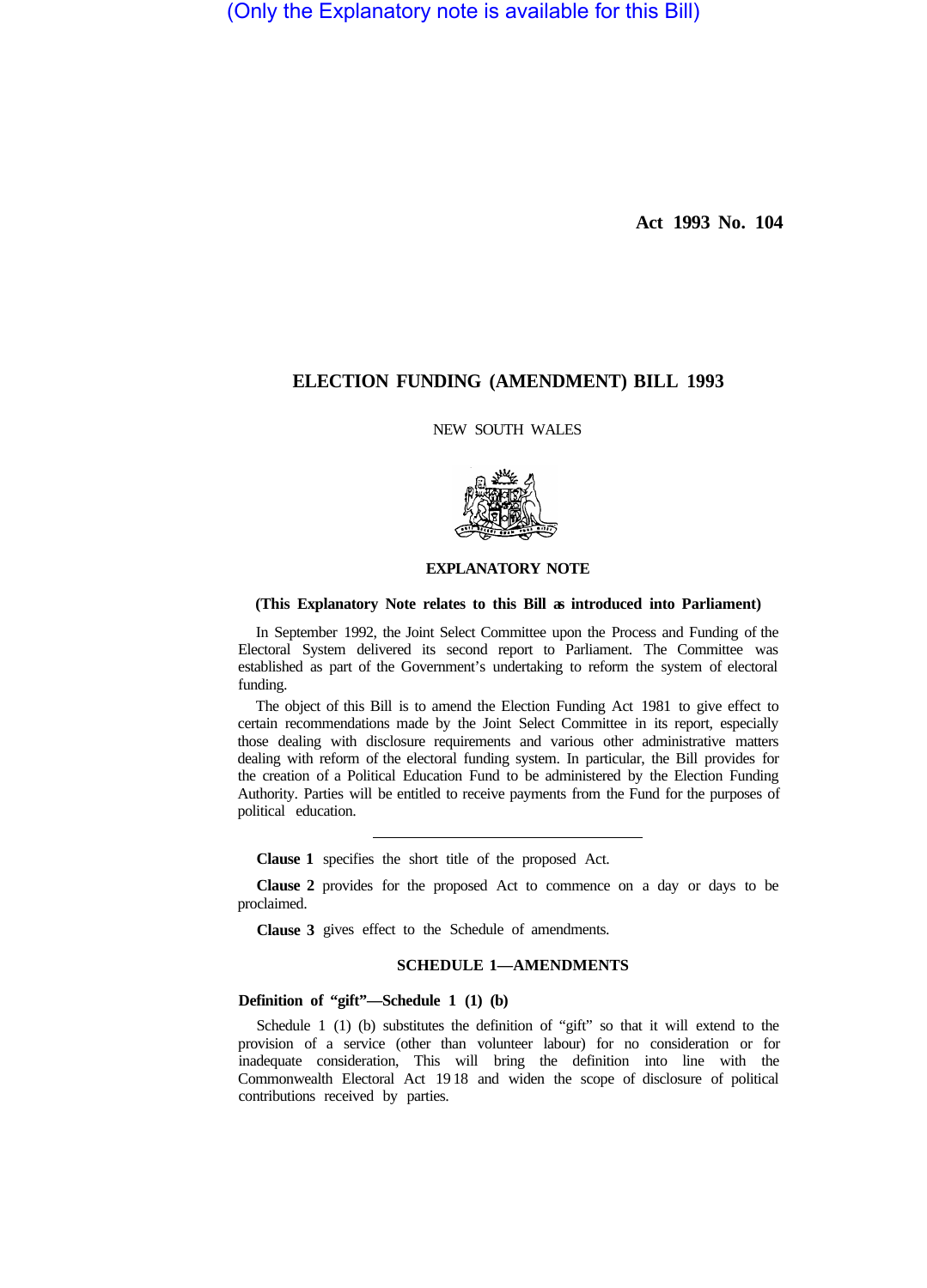## *Election Funding (Amendment) 1993 [Act 1993 No. 104]*

#### **Recovery of advance payments—Schedule 1 (3)**

Under Division 5 of Part 5 of the Act, a party is entitled to receive advance payments for expenditure to be incurred for election campaign purposes for a general election.

**Schedule 1 (3)** inserts proposed section 7 1A to provide for the immediate repayment of advance payments in certain circumstances (such as where the party ceases to operate before the election) and to enable the Election Funding Authority to recover any such amount as a debt.

#### **False statements—Schedule 1 (4) and (13)**

At present under sections 82 and 97, it is an offence for a person to make a false statement in a claim for payment under Part 5 (Public funding of election campaigns) or in a declaration lodged under Part 6 (political contributions and expenditure).

**Schedule 1 (4) and (13) provide that it will also be an offence (penalty not exceeding** 100 penalty units) if a person gives (or withholds giving) information to the official agent knowing it will result in the making of a false claim or declaration.

#### **Disclosure periods—Schedule 1 (5)**

At present, parties are required to lodge a declaration of political contributions received and electoral expenditure incurred covering a period which commences on the day after the polling day for the previous election and ending on the polling day for the current election. Groups and candidates have similar reporting periods.

**Schedule 1 (5)** substitutes sections 83, 84 and 85 to extend the disclosure period so that it finishes 30 days after the polling day. Where relevant, the starting time of the disclosure period is correspondingly altered. The period for lodging returns is also correspondingly extended.

# **Third party disclosures—Schedule 1 (6), (7) (a), (9) (a) and (b), (11), (12) and (16)**

Generally as a result of the amendments made by these items, third parties (i.e. persons other than parties, groups or candidates) which incur expenditure for political purposes will be required to disclose details relating to the expenditure and certain gifts received to finance that expenditure.

**Schedule 1 (6)** inserts proposed section 85A to require a person who incurs electoral expenditure of more than \$1,500 to submit a return to the Authority detailing the expenditure. The new section does not apply to parties, groups or candidates.

**Schedule 1 (7) (a)** and **(9) (a)** and **(b)** are consequential amendments on the proposed new section 85A (e.g. Schedule 1 (9) (a) and (b) provides that the electoral expenditure to be disclosed under the Act extends to a third party under the new section 85A and also that it includes any gift made to a party, group or candidate that constitutes a political contribution of a kind required to be disclosed under sections 83-85).

**Schedule l (11)** provides that a declaration under proposed section 85A relating to expenditure does not need to be accompanied by an auditor's certificate.

**Schedule 1 (12)** makes it an offence (penalty not exceeding 100 penalty units) for a person to fail to lodge a declaration if required by proposed section 85A.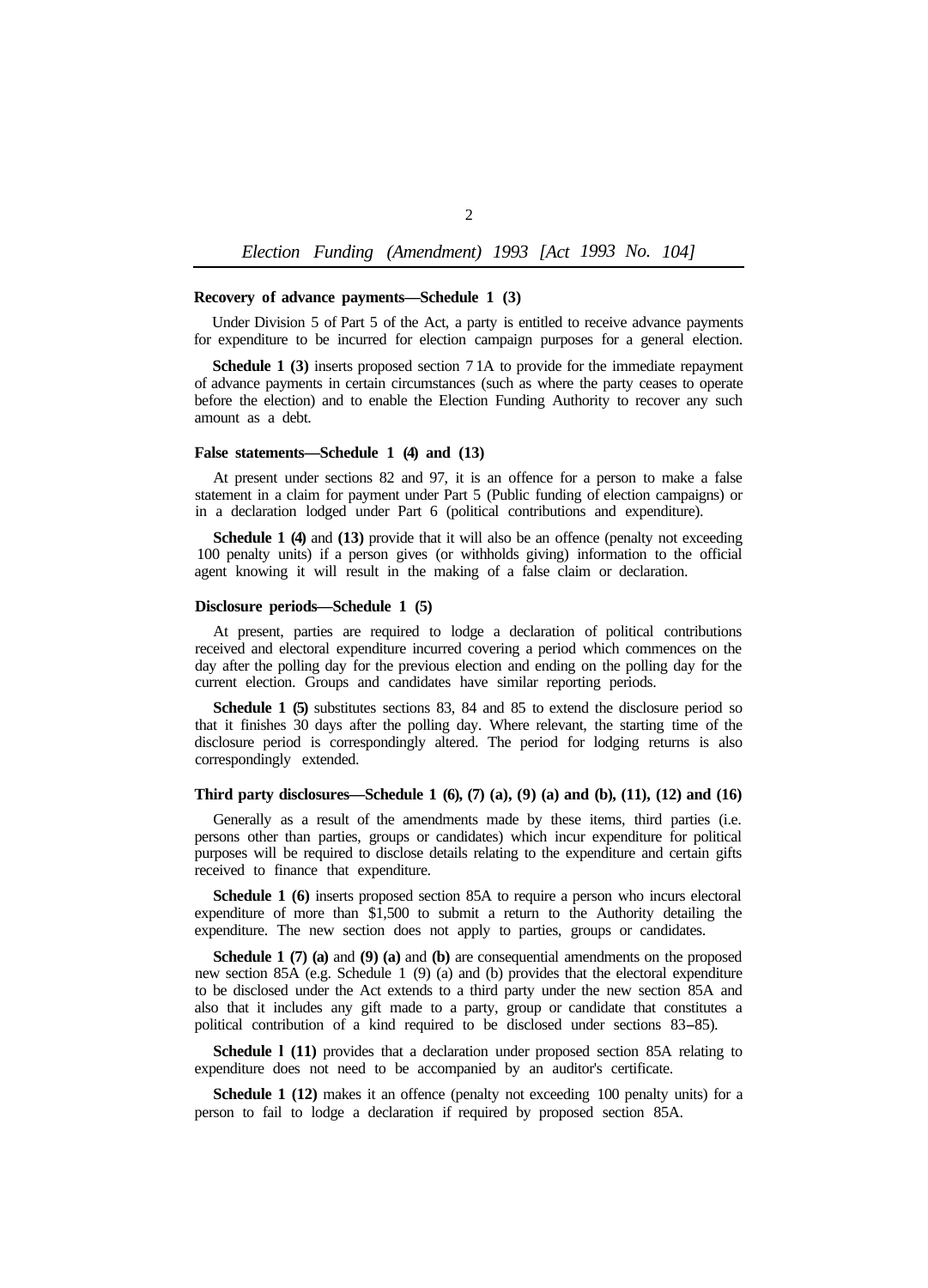# *Election Funding (Amendment) 1993 [Act 1993 No. 104]*

**Schedule 1 (16)** extends existing powers of inspection under section 110 in respect of parties, groups and candidates to apply to persons whom the Authority suspects of not furnishing a return as required by proposed section 85A.

### "Maintenance" contributions-Schedule1 (7) (c) and (h)

**Schedule 1 (7) (c)** removes a provision that in effect provides that contributions to a group or candidate need not be disclosed if they are not made for the purposes of a current election. Retention of this provision could enable groups and candidates to refrain from disclosing contributions made for "maintenance" or "administrative" purposes. However, a new provision is included to make it clear that a gift need not be disclosed if made to a candidate in a private capacity for personal use and not for use solely or substantially for a purpose related to an election. The new provision (section 87 (2)) corresponds to section 304 (5) (b) (i) of the Commonwealth Electoral Act 1918.

**Schedule 1 (7) (h)** substitutes section 87 (7) to remove paragraph (c) of that section which, in effect, currently provides that contributions need not be disclosed if made under the condition that they not be used for electoral expenditure. It is by this provision that parties presently need not disclose contributions made for "maintenance" or "administrative" purposes.

# **Decrease of disclosure thresholds for political contributions—Schedule 1 (7) (d), (e), (f), (g) and (10) (a)**

The Act currently requires contributions to be disclosed by parties, groups or candidates if the amount of the contribution (or the aggregate amount of 2 or more contributions made by the same person during a 12 month period) to a party or group is \$2,500 or more, or in the case of a candidate, \$500 or more. Schedule 1 (7) (d), (e) and (g) decrease these thresholds to \$1,500 (in the case of a party), to \$1,000 (in the case of groups) and to \$200 (in the case of candidates). Schedule 1 (7) (f) and (10) (a) are consequential amendments.

## **Reporting source of donations—Schedule 1 (8)**

Schedule 1 (8) inserts proposed section 87A which will require parties, groups and candidates to ascertain the names and addresses of persons who make gifts to them of any amount required to be declared to the Authority (\$1,500 or more for parties, \$1,000 or more for groups and \$200 or more for candidates). It will be unlawful to receive such a gift if the person's name and address is not known or disclosed and the gift will be forfeited to the State.

### **Fund-raising events—Schedule 1 (7) (b) and (10) (c)**

**Schedule 1 (7) (b)** inserts a new provision (section 87 (1AA)) to provide that the net proceeds from political fund-raising events are a gift for the purposes of that section and will be required to be disclosed in returns in the same way as ordinary political donations. The disclosure requirements for these net proceeds will also be subject to the same disclosure thresholds as for ordinary political donations.

**Schedule 1 (10) (c)** amends section 89 to avoid the double disclosure of proceeds from fund-raising ventures and functions.